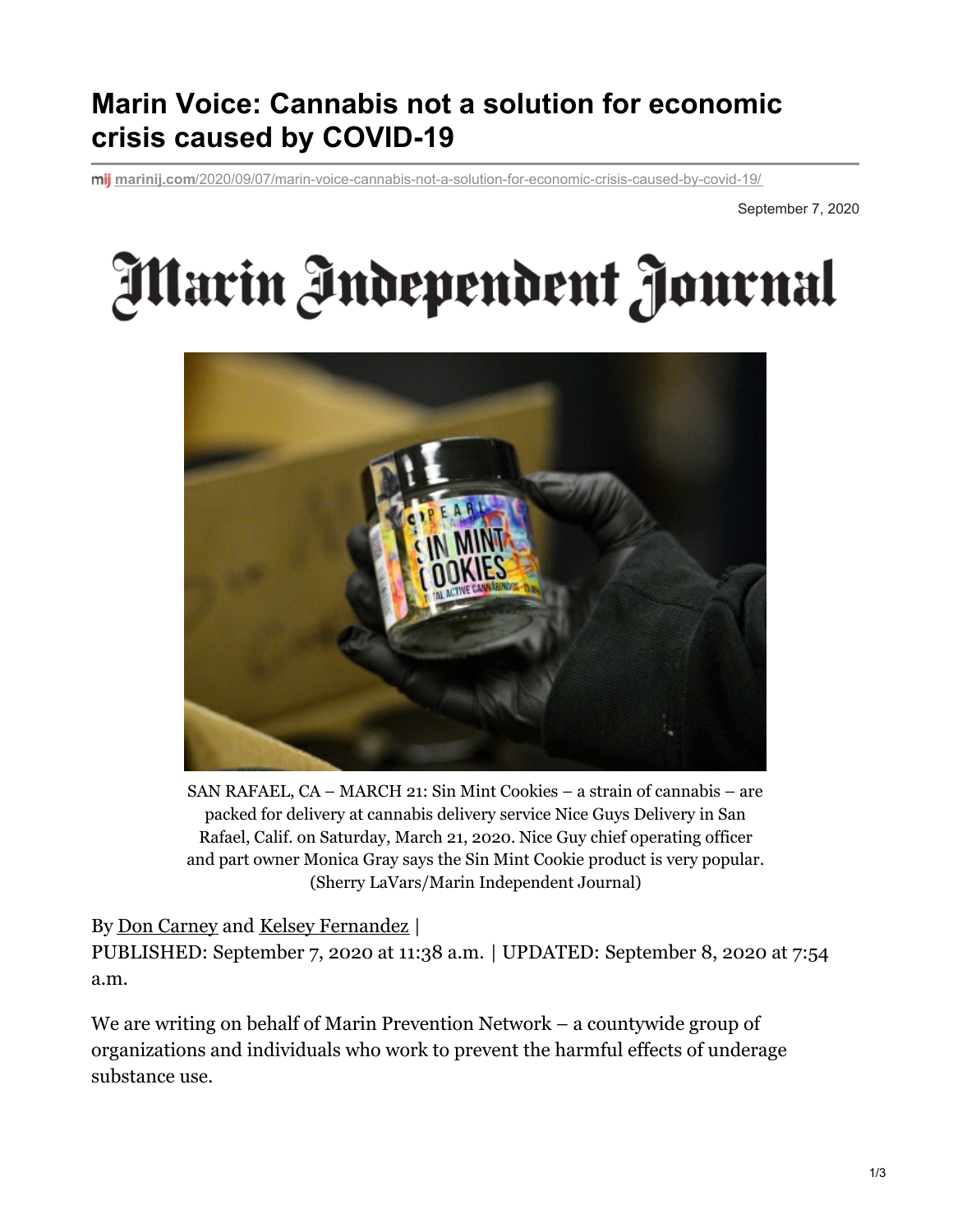We wish to share some information and views about our local municipalities seeking to cover budget shortfalls by permitting new cannabis businesses to operate, in search of tax revenues.

We share everyone's concerns about the economic suffering of residents, businesses, nonprofits and local governments as a result of the COVID-19 pandemic. However, we strongly believe the sale and taxation of non-medical cannabis in our communities will not solve our governments' budget problems.

Community health is the most important determinant of economic health of communities, including Marin. Research shows that when governments collect tax revenues from harmful products, the result is often high fiscal and social costs, leading to net losses in both government budgets and community health.

For the past five decades, protecting community health has been a guiding principle of governance in Marin. For this reason, local governments throughout Marin have not permitted industries that pollute our environment, despite the opportunity to collect tax revenue.

The 2016 Voter's Guide explained that Proposition 64 would decriminalize marijuana possession and "allow local governments to ban non-medical marijuana businesses." These were important provisions for many Californians who voted to change the law.

Now, four years later, the cannabis industry is selling high-potency vaporized cannabis concentrates with THC, the compound that gives pot its high, at 20-90%, "flower" products with 20-30% THC (compared to 3-5% THC in the 1970s) and candy-flavored edibles that are popular with teens.

A substantial body of research shows that when youth and young adults use cannabis frequently or heavily for "recreational" purposes, they can experience adverse effects: altered brain development, impaired decision-making, poor academic performance, diminished life satisfaction, cannabis dependence and addiction.

The corporate cannabis industry is going after young people with the same tactics the tobacco/vaping industry has used to sell nicotine. New evidence shows the availability of recreational cannabis is associated with increased youth vaping of cannabis concentrates. Allowing cannabis businesses to operate storefronts creates opportunities for the industry to further penetrate into our communities and make their products more visible to our youth. Research shows that youth access to substances is strongly correlated with youth use. If there is a store selling alcohol, cigarettes and vapes, teens can gain access through older friends, using fake IDs and "shoulder tapping." Environment matters.

Surveys show that among youth in Marin, there are two parallel epidemics: vaping nicotine and vaping cannabis. During the past two years, local officials throughout Marin responded